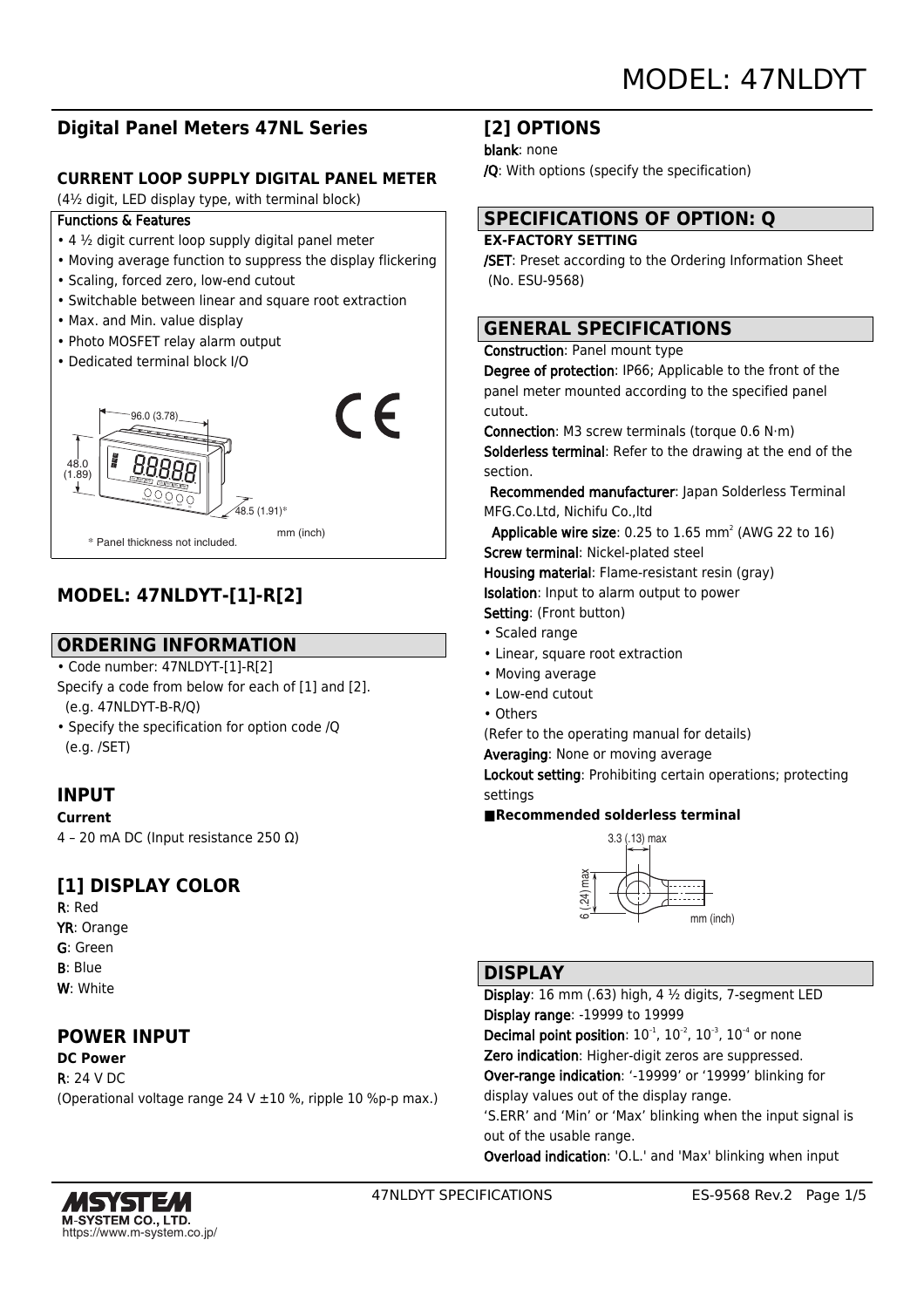#### overload.

#### Alarm status indication

 L indicator: Green turns on when the L alarm is tripped. H indicator: Red turns on when the H alarm is tripped.

 P indicator: Amber turns on when none of the other alarms is tripped.

 Only 'P' turns on when no-alarm is selected with alarm setpoint.

#### Function indicators:

Zro, Spn, D/P, Tch, Fnc, Min, Max Display mode status and operation status, amber ON or blink

Engineering unit indication: Sticker label attached DC, AC, mV, V, kV, μA, mA, A, kA, mW, W,

kW, var, kvar, Mvar, VA, Hz, Ω, kΩ, MΩ, cm, mm, m, m/sec, mm/min, cm/min, m/min, m/h, m/s $^2$ , inch,  $\ell$ ,  $\ell$ /s,  $\ell$ /min,  $\ell$ /h, m $^3$ , m $^3$ /sec, m $^3$ /min, m $^3$ /h, N $\cdot$ m, N $^2$ , N, kg, kg/h, m $^2$ , y, kg/h, m N, kN, Pa, kPa, MPa, t, t/h, ℃, °F, %RH, J, kJ, MJ, rpm, sec, min, pH, %, ppm, etc.

#### **SUPPLY OUTPUT**

(across the terminals 1 – 2)

Output voltage:

24 - 28 V DC max. with no load 18 V DC min. at 20 mA no load Current rating: ≤ 22 mA DC

## • Shortcircuit Protection

Current limited: 35 mA max.

Protected time duration: No limit

### **INPUT SPECIFICATIONS**

■ DC Current: Input resistor incorporated Usable range: 4.00 - 20.00 mA DC (Conformance range: -20 - +120 % of usable range)

## **OUTPUT SPECIFICATIONS**

■ Alarm Output: Photo MOSFET Relay Rating: 26.4 V DC @ 100 mA (resistive load) ON resistance:  $\leq 5 \Omega$ 

### **INSTALLATION**

Power consumption •DC: 2.2 W max. Operating temperature: -10 to +55°C (14 to 131°F) Operating humidity: 10 to 90 %RH (non-condensing) Mounting: Screw mounting Weight: 120 g (0.26 lb)



## **PERFORMANCE**

#### **Accuracy**

Display:  $\pm 0.1$  %  $\pm$  1 digit (Input within 1 - 100 % for square root extraction) **Temp. coefficient:**  $\pm 0.015$  %/°C ( $\pm 0.008$  %/°F) Response time:  $\leq 0.5$  sec. (alarm output: 0 – 100 % at 90 % setpoint) Line voltage effect:  $\pm 0.1$  % over voltage range Insulation resistance:  $\geq 100$  M $\Omega$  with 500 V DC Dielectric strength: 1500 V AC @ 1 minute (input to alarm output to power to ground)

#### **STANDARDS & APPROVALS**

EU conformity: EMC Directive EMI EN 61000-6-4 EMS EN 61000-6-2 RoHS Directive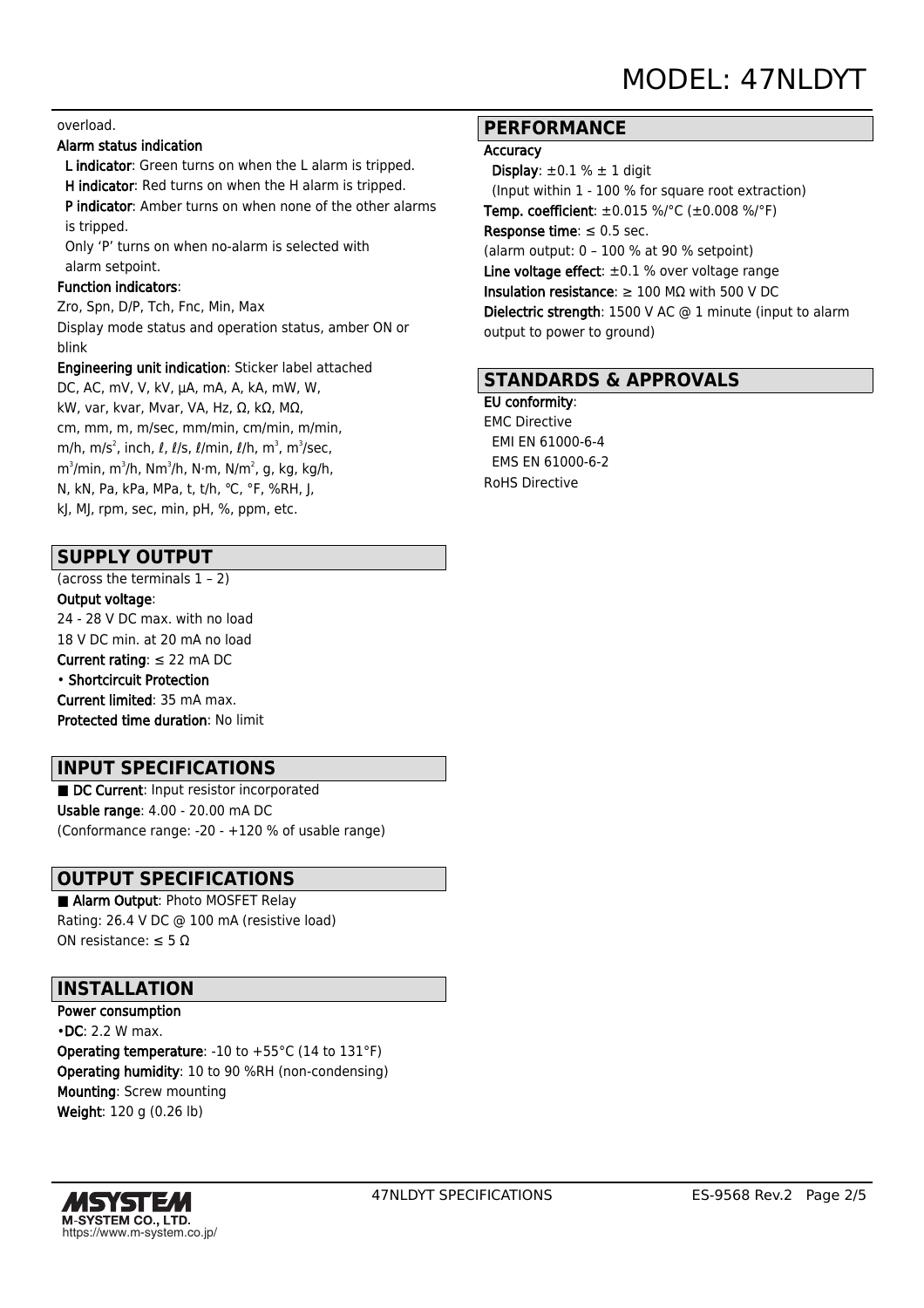## **EXTERNAL VIEW**



#### ■ **COMPONENT IDENTIFICATION**

| No. | <b>COMPONENT</b>           | <b>FUNCTION</b>                                                                                                 |
|-----|----------------------------|-----------------------------------------------------------------------------------------------------------------|
| (1) | Main display               | Indicates present values, setting values and status of the unit.                                                |
| (2) | Alarm indicators           | Indicates the comparison result between alarm setting values and present values.                                |
| (3) | Function indicators        | Indicates the status in each setting mode.                                                                      |
| (4) | Max/Min button             | Used to switch the main display to show the present values, maximum values or minimum values.                   |
| (5) | Alarm/ $\downarrow$ button | Used to check the alarm setpoints, to move on to the alarm and other setting modes; or to shift through setting |
|     |                            | items in each setting mode.                                                                                     |
| (6) | Scale/ $\uparrow$ button   | Used to move on to the scaling and other setting modes; or to shift through setting items in each setting mode. |
| (7) | Shift button               | Used to move on to the setting standby status of each setting mode or to shift through display digits in each   |
|     |                            | setting item.                                                                                                   |
| (8) | Up button                  | Used to change setting values, to execute/cancel Forced Zero or to select setting values.                       |

Note: Refer to the operating manual for details on each function.

## **EXTERNAL DIMENSIONS & TERMINAL ASSIGNMENTS unit: mm (inch)**

#### ■ **BODY**

**• FRONT VIEW • SIDE VIEW**







**• REAR VIEW**

4-M4 SCREW 8.0 (.31) deep



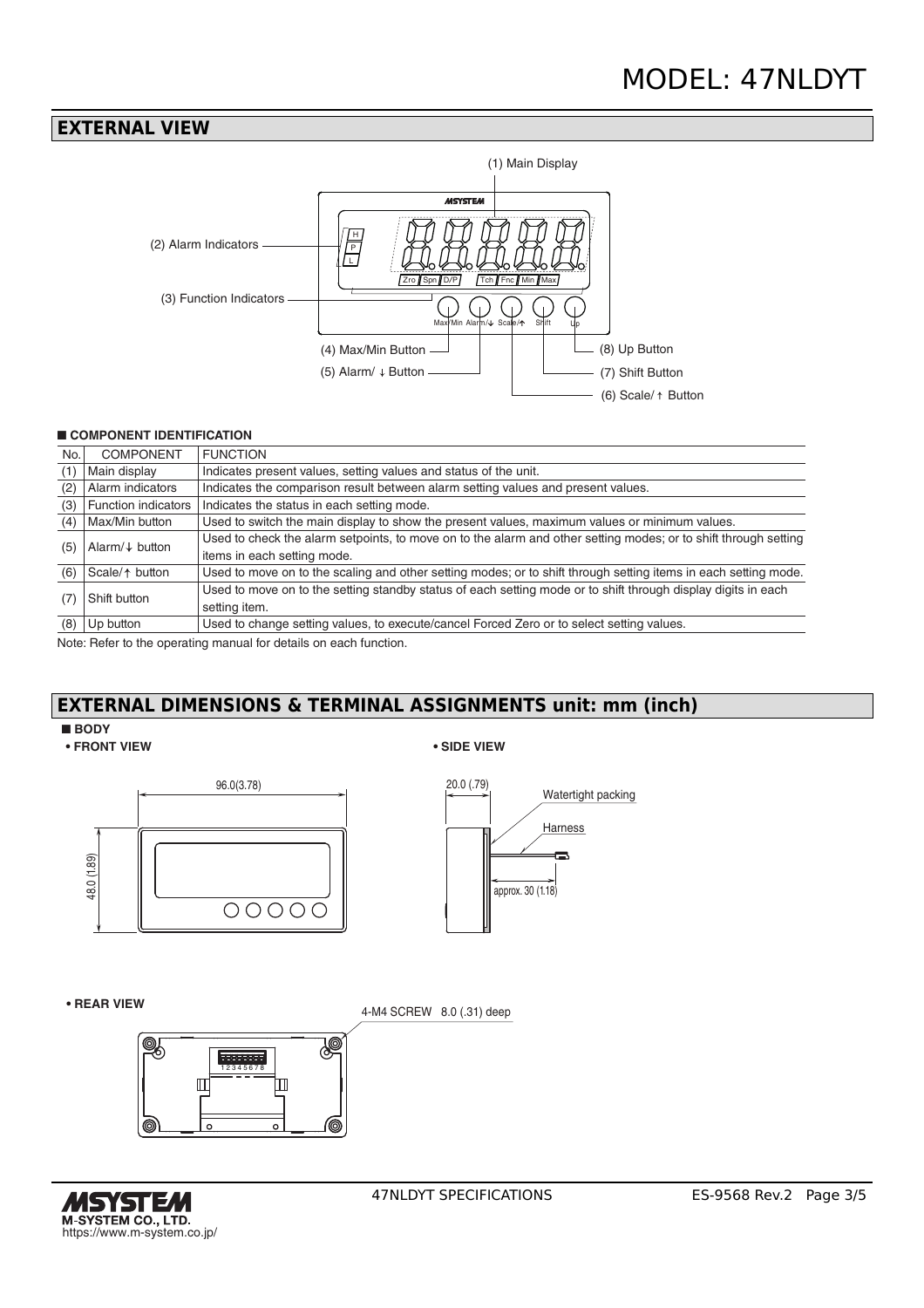#### ■ **TERMINAL BLOCK**





#### **• REAR VIEW**





## **MOUNTING REQUIREMENTS unit: mm (inch)**

 $42.25 (1.66)$   $+42.25 (1.66)$   $+42.25 (1.66)$  $\frac{25}{30}$ <u>ন[ভূ</u> 30.5 (1.20) da.

Panel thickness: 1.0 to 3.2 mm Panel thickness: 1.0 to 3.2 mm





# **SCHEMATIC CIRCUITRY & CONNECTION DIAGRAM**